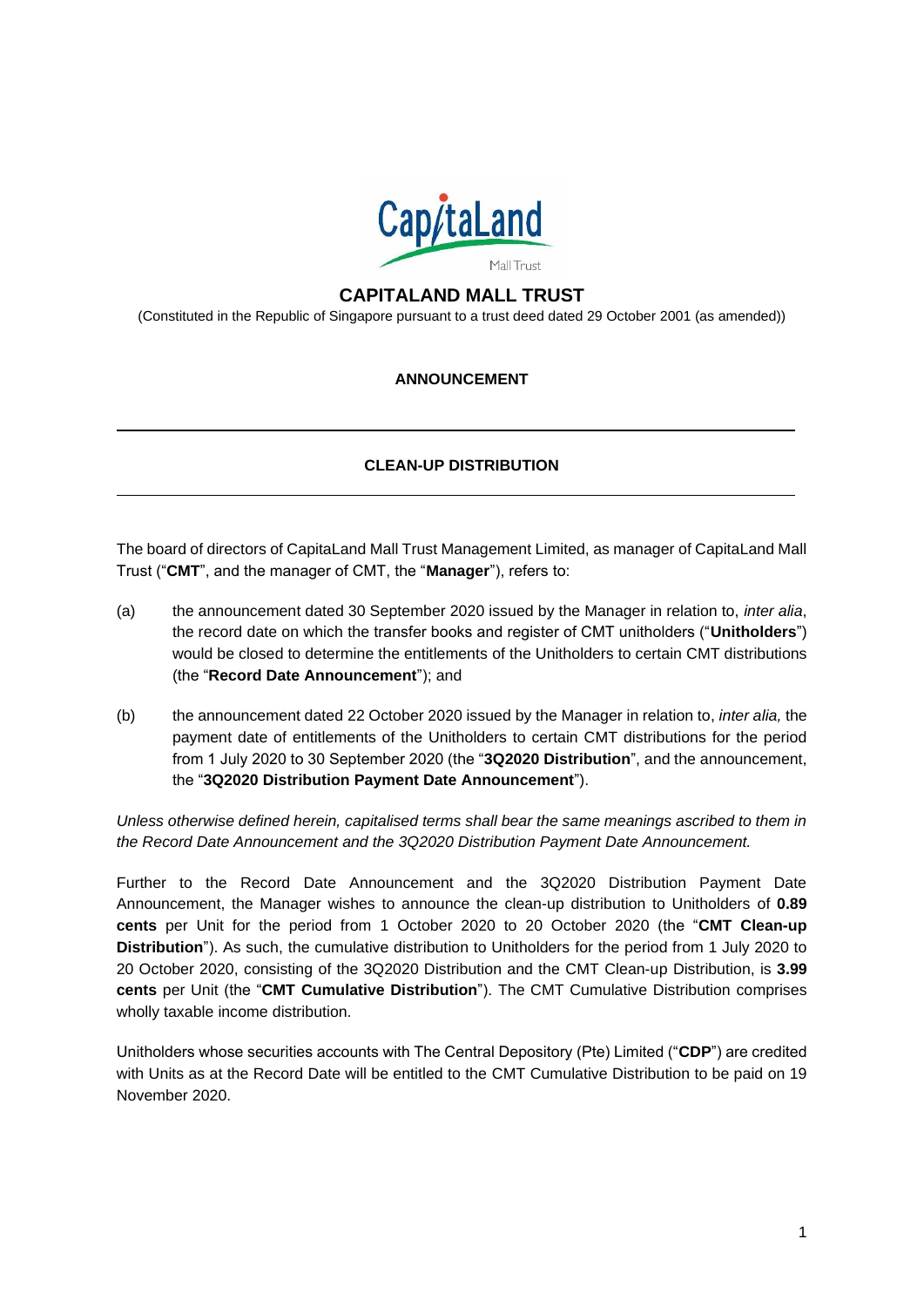## **DECLARATION FOR SINGAPORE TAX PURPOSES**

Tax will be deducted at source from the taxable income distribution in certain circumstances. The following section, which was also set out in the 3Q2020 Distribution Payment Date Announcement, describes the circumstances in which tax will or will not be deducted from such distribution and the term "income distribution" used thereafter refers to this distribution.

## *Individuals*

Unitholders who are individuals and who hold Units in their sole names or jointly with other individuals are not required to submit any forms and will receive a gross income distribution. The income distribution received by individuals (whether Singapore tax resident or not) is exempt from tax if it is not derived through a partnership in Singapore or from the carrying on of a trade, business or profession.

## *Qualifying Unitholders*

Qualifying Unitholders (which term, for the avoidance of doubt, does not include individuals) will receive a gross income distribution, but will have to pay income tax subsequently at their own applicable tax rates. Qualifying Unitholders will receive a prescribed form to declare their Singapore tax residence status - the "Declaration for Singapore Tax Purposes Form" ("**Form A**") from Boardroom Corporate & Advisory Services Pte. Ltd. (the "**Unit Registrar**"). Such Unitholders must complete and return Form A to the Unit Registrar to declare their status. If a Qualifying Unitholder fails to return Form A or fails to properly complete Form A, HSBC Institutional Trust Services (Singapore) Limited in its capacity as trustee of CMT (the "**Trustee**") and the Manager will be obliged to deduct tax at the rate of 17% from the income distribution to such Qualifying Unitholder.

## *CPF/SRS Funds*

Unitholders who have purchased their Units using moneys from their accounts with Central Provident Fund or Supplementary Retirement Scheme will receive a gross income distribution which is taxexempt. There is no need for such Unitholders to fill up any forms.

#### *Foreign (non-individual) Unitholders and Foreign Fund Unitholders*

Foreign (non-individual) Unitholders and Foreign Fund Unitholders who meet certain conditions will receive their income distribution net of 10% tax. Such Unitholders will receive Form A from the Unit Registrar and must complete and return it to the Unit Registrar to declare their status in relation to these conditions. The Trustee and Manager will be obliged to deduct tax at the rate of 17% from the income distribution if Form A is not returned within the stipulated time limit or is not properly completed.

#### *Nominee Unitholders*

Nominees who hold their Units for the benefit of individuals and Qualifying Unitholders will receive a gross income distribution. Nominees who hold their Units for the benefit of qualifying foreign (nonindividual) investors will receive an income distribution net of 10% tax. This is provided the nominees furnish certain particulars of the beneficiaries to the Trustee and the Manager. These particulars are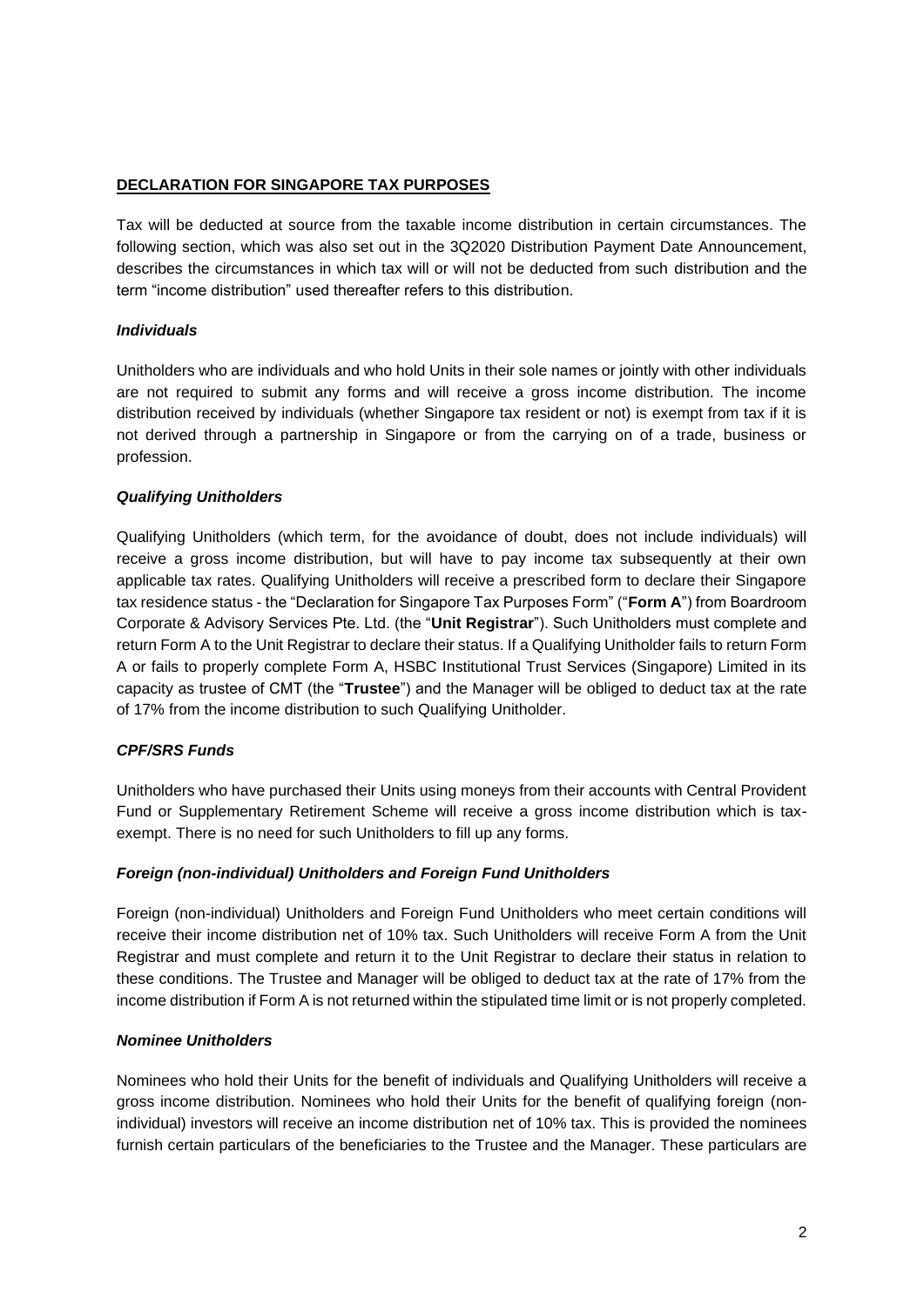to be provided together with a declaration by the nominees of the status of the beneficiaries.

Nominees will receive the Declaration by Depository Agents for Singapore Tax Purposes Form ("**Form B**") from the Unit Registrar and will have to complete and return Form B to the Unit Registrar. The Trustee and the Manager will be obliged to deduct tax at the rate of 17% from the income distribution if Form B is not returned within the stipulated time limit or is not properly completed.

## *Joint Unitholders and All Other Unitholders*

Unitholders who hold their Units jointly (other than those held jointly by individuals) as well as Unitholders who do not fall within the categories described above will receive their income distribution net of 17% tax. These Unitholders do not need to return any forms.

## **LAST DATE AND TIME FOR RETURN OF THE FORMS**

Further to the 3Q2020 Distribution Payment Date Announcement, the Unit Registrar has despatched the relevant forms to Unitholders on 22 October 2020. Unitholders are advised to complete and return Form A or Form B, as applicable, in relation to their entitlements to the CMT Cumulative Distribution, which includes the CMT Clean-up Distribution.

As mentioned in the 3Q2020 Distribution Payment Date Announcement, Unitholders must complete and return the applicable forms to the Unit Registrar's office by 2 November 2020 at 5.00 p.m. in order to receive a gross income distribution or an income distribution net of 10% tax, as the case may be.

#### **DECLARATION IN INCOME TAX RETURN**

The income distribution is considered as income for the year 2020. Beneficial owners of the CMT Clean-up Distribution, other than those who are exempt from tax on the income distribution or who are entitled to the reduced tax rate of 10%, are required to declare the gross income distribution as taxable income in their income tax return for the year of assessment 2021.

#### **IMPORTANT DATES AND TIMES**

| Date / Deadline                 | Event                                                                                       |
|---------------------------------|---------------------------------------------------------------------------------------------|
| By 2 November 2020 at 5.00 p.m. | Unitholders must complete and return Form A or Form B, as<br>applicable                     |
| 19 November 2020                | Payment of the CMT Cumulative Distribution, which includes<br>the CMT Clean-up Distribution |